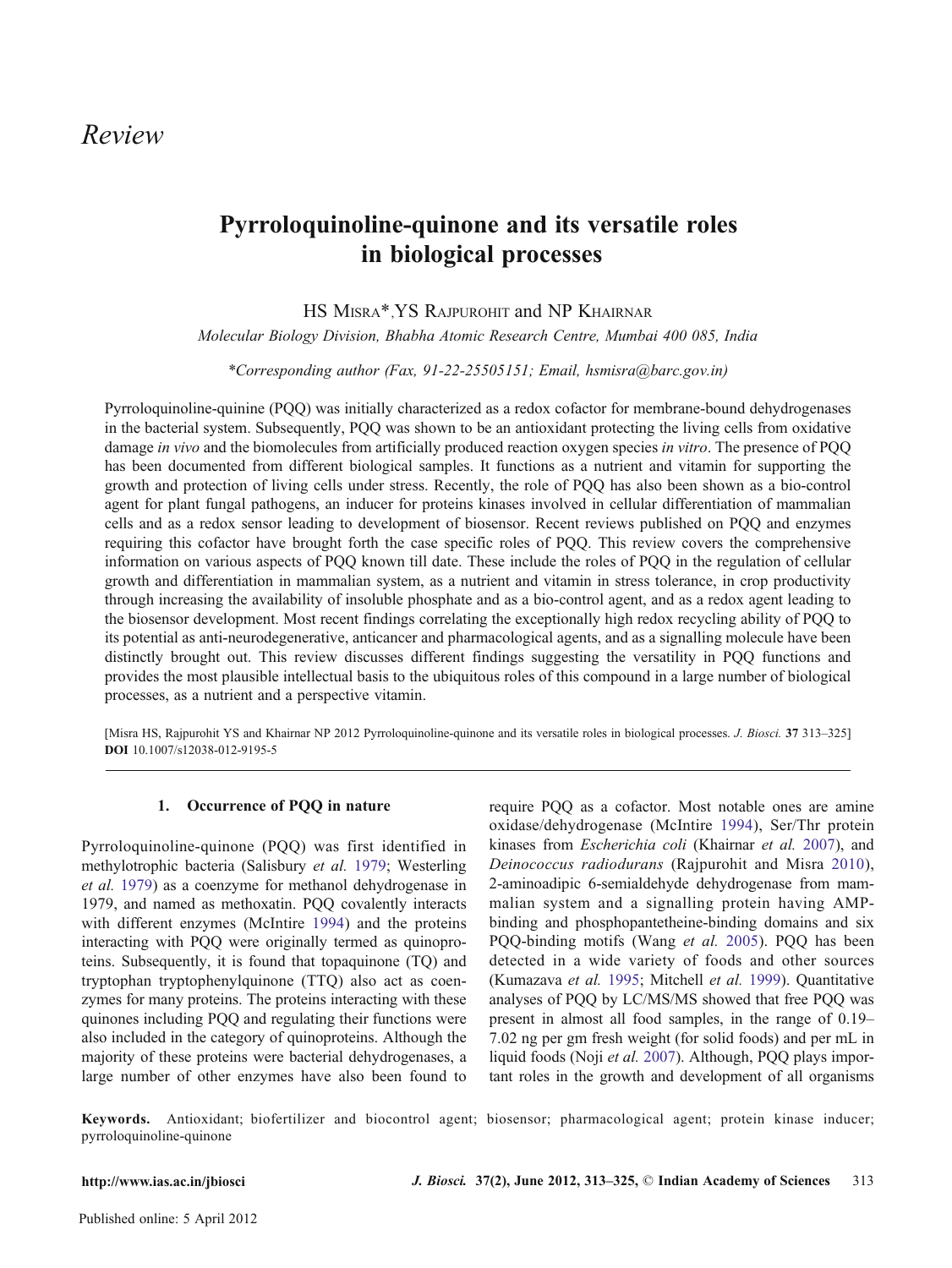studied so far, its synthesis in higher organisms has not been shown. The major source of PQQ in these organisms is believed to be microbial sources. The amount of PQQ excreted from different microorganisms varies from 1 tg to 1 mg/mL, and is influenced by the composition of the growth medium (Duine [1991](#page-10-0); Urakami et al. [1992](#page-12-0)).

The biochemical pathway of PQQ synthesis has been traced in Methylobacterium extorquens AM1 grown in medium supplemented with  $[^{4}C]$  tyrosine (Smidt et al. [1991](#page-11-0); Junkefer et al. [1995\)](#page-10-0). Genetics of PQQ synthesis has been studied in many bacteria including Acinetobacter calcoaceticus (Goosen et al. [1989\)](#page-10-0), Enterobacter intermedium 60-2G (Kim et al. [2003\)](#page-11-0), Gluconobacter oxydans (Hölscher and Görisch [2006](#page-10-0)), Klebsiella pneumoniae (Meulenberg et al. [1992](#page-11-0)), M. extorquens AM1 (Toyama et al. [1997\)](#page-12-0) and Pseudomonas fluorescens CHA0 (Schnider et al. [1995](#page-11-0)). The number of genes involved in the synthesis of PQQ ranges from 4 in A. calcoaceticus to 6–7 genes in methylotrophs and G. oxidans. The majority of the bacteria making PQQ contain 6 or 7 genes (pqqABCDEF/G) in an operon. PQQ biosynthesis involves several enzymes encoded by these genes including  $pqqE$  that encodes a regulatory enzyme named as PQQ synthase (Goldstein et al. [2003](#page-10-0)). The *pqqA* encodes a small peptide of generally 24 amino acids bearing tyrosine and glutamate, which get fused and form a precursor for subsequent transformations into PQQ (Goosen et al. [1992](#page-10-0)). This molecule remains attached with a precursor peptide and is cleaved off at a later step in the biosynthetic process by other enzymes of the pathway. Although the pqqA gene product is redundant for the synthesis of PQQ in some of the bacteria, its availability seems to be a rate-determining step in PQQ biosynthesis.

Escherichia coli is deficient in PQQ synthase and, therefore, has been used as a host for cloning the PQQ synthase gene from Ervinia harbicola (Liu et al. [1992\)](#page-11-0), Pseudomonas cepasia (Babu-Khan et al. [1995](#page-9-0)), Rahnella aquatilis (Kim et al. [1998](#page-10-0)), E. intermedium (Kim et al. [2003](#page-11-0); Rodriguez and Fraga [1999](#page-11-0)) and D. radiodurans (Khairnar et al. [2003](#page-10-0)). Transgenic E. coli producing PQQ could solubilize insoluble rock phosphates into inorganic phosphorous (figure 1). Several DNA fragments have been identified from different bacteria that help in the synthesis of PQQ in E. coli and apparently share little or no sequence homology with the known PQQ synthase genes. This suggests the diversity in metabolic pathways associated with the synthesis of PQQ in different microorganisms. Since E. coli has been used for cloning of PQQ synthase genes from different bacteria using functional complementation of mineral phosphate solubilization (MPS) activity, the entire PQQ synthesis operon from G. oxidans has been expressed in E. coli and synthesis of PQQ has been demonstrated (Yang et al. [2010\)](#page-12-0). Recently, the roles of PQQ have been shown in several other physiological processes. Readers are suggested to refer to the recent



Figure 1. Functional complementation of mineral phosphate solubilization phenotype in transgenic Escherichia coli. The PQQ synthase of *D. radiodurans* was expressed in *E. coli.* Transgenic cells producing PQQ was compared with wild-type cells harbouring plasmid vector for release of inorganic phosphate from different samples containing insoluble phosphates such as tricalcium phosphates (TCP), and mineral rocks collected from Hirapur (H-Rock), Mussoorie (M-Rock) and Jhamarkatra (J-Rock) mines of India.

reviews published recently either on the enzymes requiring PQQ as a cofactor and/or on the specific role of this molecule (Willner et al. [2007](#page-12-0); Hölscher et al. [2009;](#page-10-0) Rucker et al. [2009](#page-11-0); Fetzner and Steiner [2010;](#page-10-0) Yakushi and Matsushita [2010](#page-12-0)). Here we reviewe the important findings that suggest the different roles of PQQ in the diversified cellular and molecular processes.

#### 2. PQQ role in crop productivity

#### 2.1 Through phosphate solubilization

Microbial biodiversity in soil plays a significant role in metabolism of complex molecules and production of antibiotics, secondary metabolites and other useful ingredients that contribtute to crop productivity. Photoautotrophic growth of plants, algae and photosynthetic bacteria requires several micro- and macronutrients. The availability of nitrogen and phosphorous as macronutrients is important for the growth of crop plants and agricultural productivity. These macronutrients are applied to the field in form of both easily digestible and bio-transformable chemical fertilizers. Efficient and environmentally regulated microbial processes help in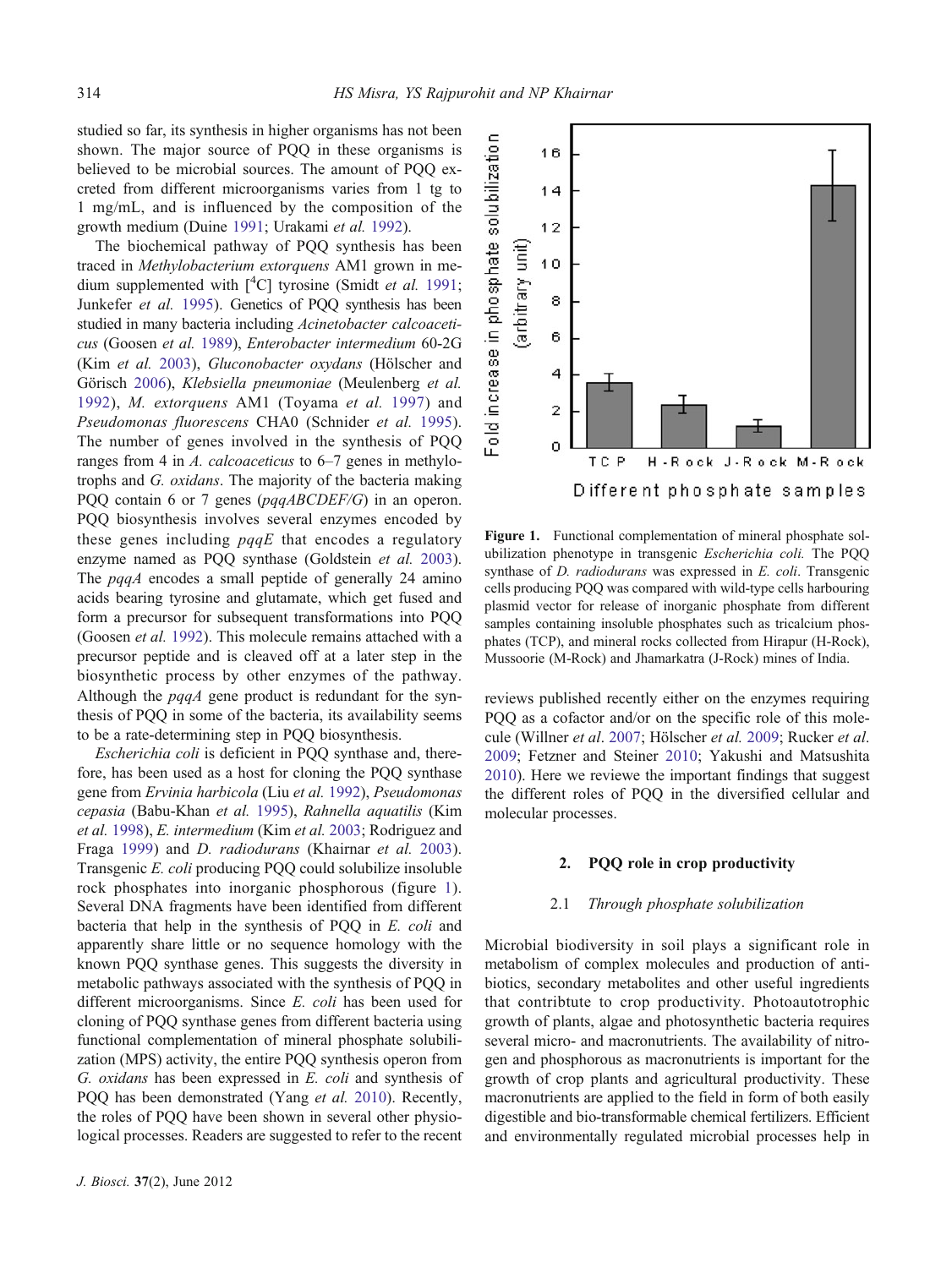recycling of both these important macronutrients in nature (Rudolf and Kroneck [2005;](#page-11-0) Bhattacharjee et al. [2008](#page-9-0); Cheng [2008\)](#page-10-0). Molecular nitrogen is fixed to inorganic nitrogen through the highly regulated pathways in diazoptrophic bacteria, which then gets utilized in the synthesis of organic molecules through cellular nitrogen and carbon metabolism. Phosphorus the second most important macronutrient and can readily form the insoluble salts with different metal ions, rendering phosphorous easy availability for growth of the plants. Microbes present in the soil employ different strategies to make the unavailable forms of phosphates to the most readily useable form of phosphorous for plants. Like nitrogen fixation, the phosphate availability in soil has also been increased by improved microbial metabolism.

Several gram-negative bacteria are capable of producing organic acids by direct oxidation of aldehydes, which then get diffused in surroundings and help in the acidification of poorly soluble mineral phosphates (Goldstein [1986;](#page-10-0) Sashidhar and Podile [2010\)](#page-11-0). Glucose dehydrogenase (GDH) requires PQQ as a redox cofactor for direct oxidation of glucose to gluconic acid, which then diffuses in the soundings of bacterial niche and helps in acidic solubilization of insoluble phosphates in soil. Both membrane-bound and soluble forms of GDH, in spite of having different substrate specificity, use PQQ as a cofactor. The role of PQQ as a redox coenzyme has been reported for several dehydrogenases, including methanol dehydrogenase, ethanol dehydrogenase and GDH (encoded by gdh) (Duine [1999](#page-10-0); Matsushita et al. [2002](#page-11-0); Stites et al. [2000](#page-12-0)). There are plant growth-promoting bacteria that use GDH-PQQ holoenzyme for solubilization of both inorganic and /or organic phosphates in soil (Han et al. [2008](#page-10-0); Liu et al. [1992\)](#page-11-0). In addition, the transformation of two rhizobacterial strains, Burkholderia cepacia IS-16 and a Pseudomonas sp. strain, with gene(s) encoding the enzymes of PQQ biosynthetic pathway, could enhance the MPS phenotype of these bacteria. Azotobacter, a free-living nitrogen fixer, known to increase the fertility of the soil, was engineered for PQQ synthesis, which could broaden its biofertilizer potential in crop producitivty (Sashidhar and Podile [2010](#page-11-0)). These studies suggest that microbes producing PQQ can increase the phosphate availability in soil for the growth and development of crop plants, which in turn increase crop productivity. The possibility of PQQ enhancing the growth of the crop plants also by the mechanisms that are beyond phosphate solubilization cannot be ruled out.

## 2.2 As a bio-control agent and plant growth promoting factor

The gram-negative bacterium R. *aquatilis* is ubiquitous and is characterized by its beneficial metabolism leading to mineral phosphate solubilization, antimicrobial activity, nitrogen fixation and plant disease suppression (Calvo *et al.* [2007](#page-10-0)).

This bacterium produces PQQ and its MPS phenotype is contributed by mechanisms similar to other phosphate solubilizing microbes. The R. *aquatilis* HX2 has been used as a biocontrol agent for grapevine crown gall caused by Agrobacterium vitis. PQQ minus cells of this bacterium become ineffective in its bio-control activity. Expression of complete operon of PQQ synthesis restored the bio-control potential of this organism in vivo, suggesting the possible role of PQQ in controlling the host pathogen interaction (Guo et al. [2009\)](#page-10-0). Several reports suggest that the GDH-PQQ holoenzyme is involved in production of antimicrobial substance in *P. fluorescens* (James and Gutterson [1986](#page-10-0); Schnider et al. [1995](#page-11-0); de Werra et al. [2009](#page-10-0)) and E. intermedium 60-2G (Han et al. [2008\)](#page-10-0). E. intermedium 60-2G, a phosphate-solubilizing bacterium, has the ability to induce systemic resistance in plants against soft rot pathogen Erwinia carotovora and the mutation in pqqA and  $pqqB$  genes make these mutants lose their bio-control ability (figure 2). Interestingly, both  $pqqA$  and  $pqqB$  mutants of E. intermedium lost their bio-control ability for rice pathogen Magnaporthe grisea KI-409 and their ability to enhance the systemic resistance to the infection of fungal pathogens, suggesting that PQQ contributes in MPS, antifungal activity and in determination of induced systemic resistance of E. intermedium (Han et al. [2008\)](#page-10-0). It is widely believed that PQQ promotes growth of both mammals and plants through



Figure 2. Role of POO in biocontrol of fungal infection in plants. Inactivating *pqqA* gene generated the PQQ-deficient mutant of Enterobacter intermedium 60-2G. The wild-type (WT) and PQQ minus cells (pqqA<sup>−</sup> ) alone, and mutant transformed with PqqA expressing on plasmid (compl pqqA<sup>−</sup> ) and plasmid vector control (Con), were compared for fungal disease incidence in plants (courtesy Professor YC Kim and colleagues; Han et al. [2008\)](#page-10-0).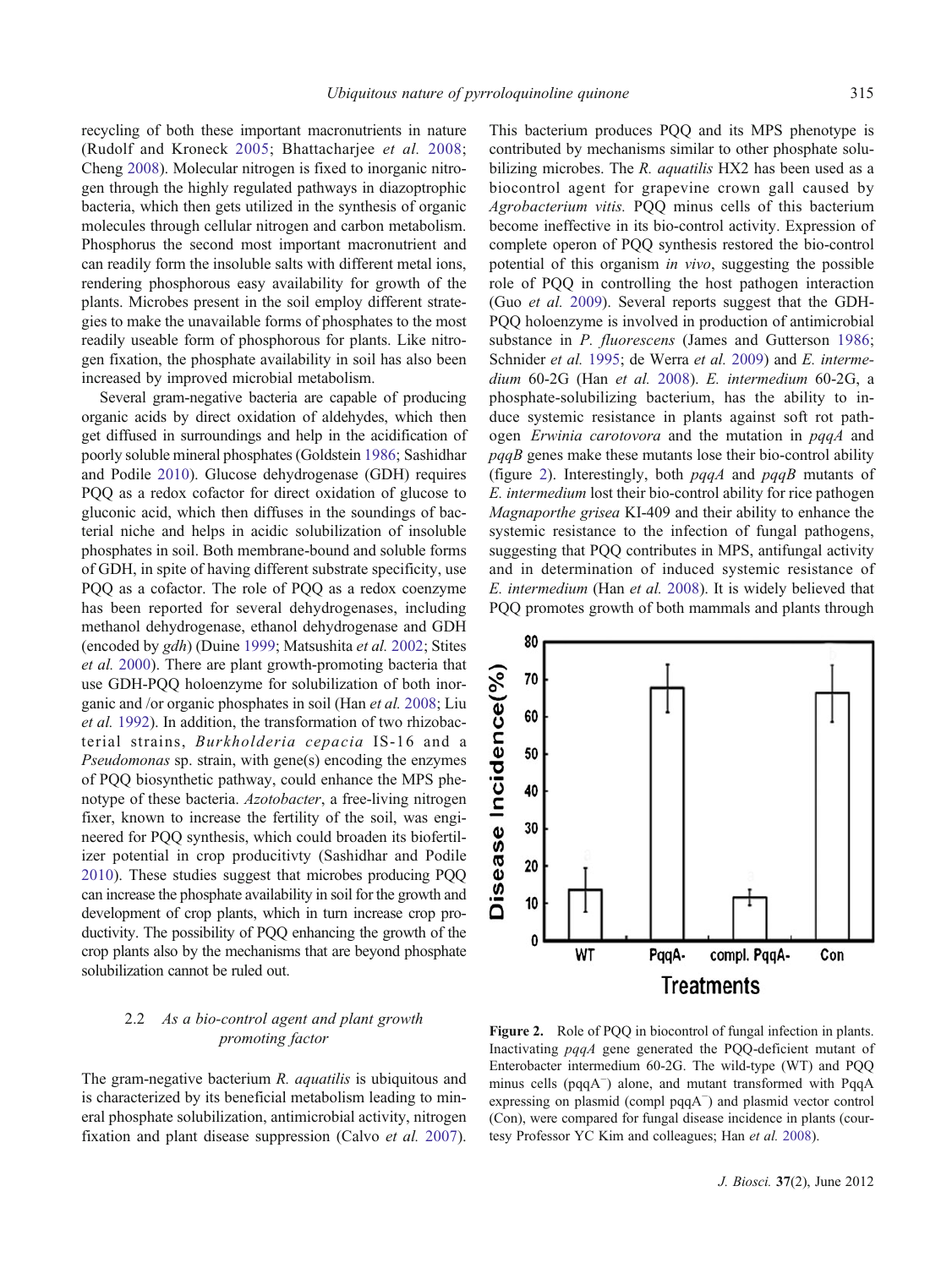its antioxidant and MPS roles, respectively. However, recent studies on the role of PQQ in bio-control efficacy and as a plant growth-promoting factor have grown beyond its antioxidant and MPS roles. PQQ minus derivative of P. fluorescens B16, a plant growth-promoting rhizobacterium, lost its growth-promoting ability (Choi et al. [2008\)](#page-10-0), which was functionally complemented by overexpression of all the proteins of the PQQ biosynthetic pathway in trans. Application of wild-type P. fluorescens B16 on tomato (Solanum lycopersicum) plants cultivated in a hydroponic culture system significantly increased the height, flower number, fruit number and total fruit weight, whereas none of the PQQ minus strains did that in spite of having the sufficient concentration of macronutrients including soluble phosphates. Recently, a bacterial isolate CMG 860 containing complete PQQ synthesis genes was shown to have plant growth promoting activity. The mutation in PQQ synthesis genes resulted in loss of plant growth promoting activity of CMG860 isolate (Ahmed and Shahab, [2010\)](#page-9-0). Until recently, the beneficial effects of PQQ were conveniently explained on the basis of its antioxidant properties or ability to produce organic acids. Recently, it has been shown that supplementation of 5 to 1000 nM synthetic PQQ in plants nutrients could significantly increase the fresh weight of cucumber (Cucumis sativus) seedlings (Choi et al. [2008\)](#page-10-0) (figure 3), confirming that PQQ is a plant growth-promoting factor by yet-unexplored mechanisms. These findings indicated the role of PQQ in crop productivity, which seems in addition to its roles as an antioxidant and in the solubilization of insoluble phosphates.

#### 3. PQQ role in health sciences

### 3.1 In oxidative damage tolerance and redox control

Many naturally occurring quinones have been used as drugs to protect cells against oxidative stress (Halliwell and Gutteridge [1999](#page-10-0)) in vivo. These quinones react with reactive oxygen species (ROS) and produce oxidation products, which could form adduct with glutathione (GSH), resulting in depletion of free GSH. This results in reduced oxidative stress tolerance and, therefore, the oxidation of biomolecules including proteins and manifestation of the oxidative killing of cells (Boots et al. [2003,](#page-10-0) [2007\)](#page-10-0). The molecular mechanisms of quinone cytotoxicity have been extensively reviewed (Bolton et al. [2000;](#page-10-0) Monks and Jones [2002](#page-11-0)). Like other quinone-based antioxidants, PQQ also works in concentration-dependent manner. Up to 10 μM, it works predominantly as antioxidant, while beyond 50 μM it acts as pro-oxidant. Both the antioxidant and pro-oxidant nature of PQQ have functional significance in biology (He et al. [2003](#page-10-0)). Being highly electrophilic, this compound reacts with many substances through its 5 positions. It forms stable



Figure 3. PQQ effect on growth in bacteria and plants. Plants were grown in both minimal medium (MS) (A) and soil (sand) (B), supplemented with different concentration of PQQ. The growth of these plants were measured as height and compared with control plants grown without PQQ (C) (courtesy Professor Ingyu Hwang and colleagues; Choi et al. [2008\)](#page-10-0). Transgenic E. coli producing PQQ was compared with E. coli transformed with plasmid vector as control and growth was measured as optical density at 600 nm (D).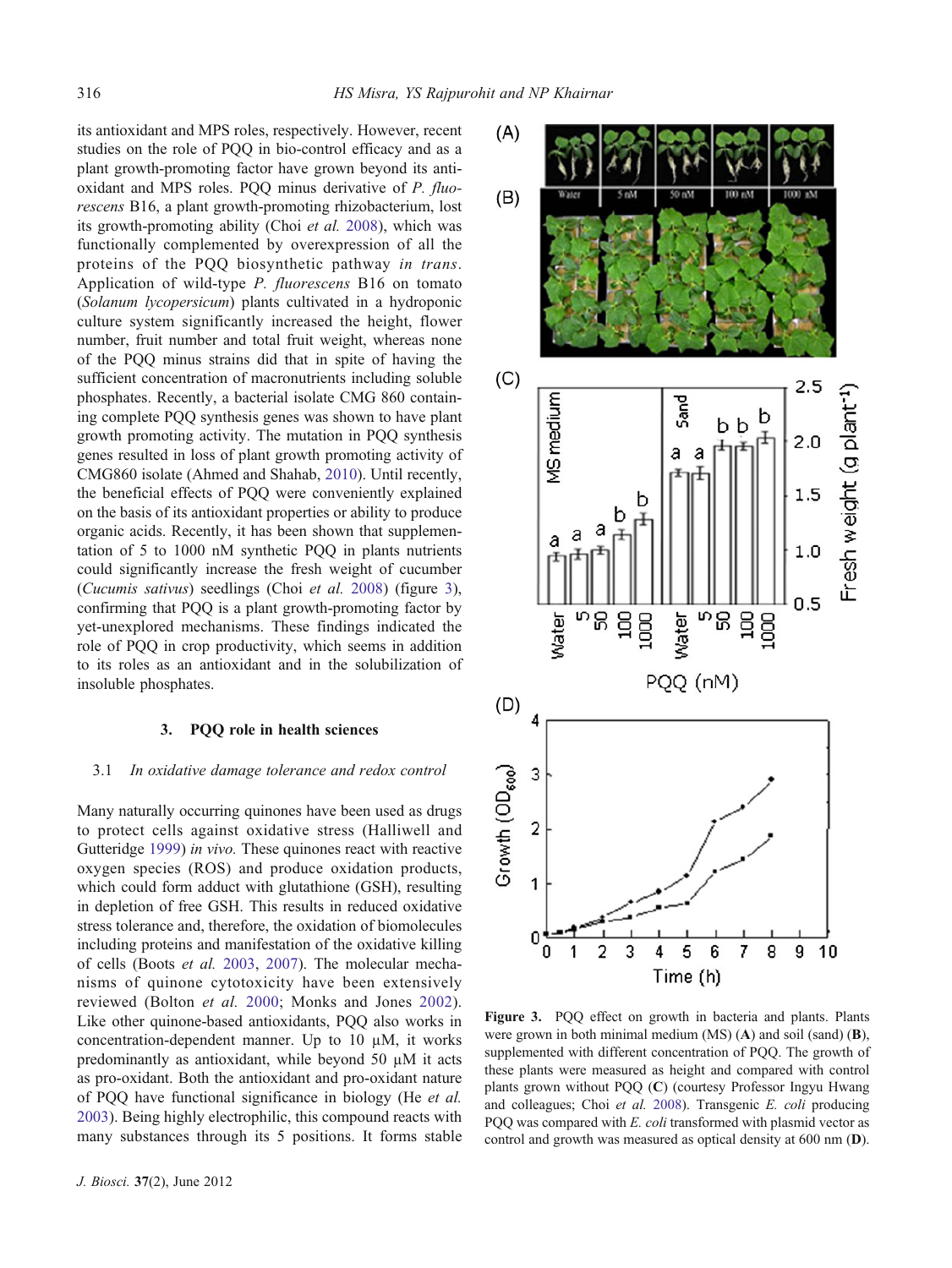adducts with carbonyl reagents like hydrazine, phenylhydrazines, hydroxylamine, and semicarbazide, and the complexes with acetone, aminoguanidine, urea, o-phenylene diamine, sulfite and malononitrile. PQQ reacts with ammonia and produces iminoquinone, which has a Kd of 41 mM, and this adduct has pKa values of 9.1 and 11.86. These characteristics provide PQQ the ability to oxidize the redox modulatory site of N-methyl-D-aspartic acid (NMDA) receptors, thus conferring protection against NMDA- or glutamate-mediated cell injury in cultured neurons (Aizenman *et al.* [1992](#page-9-0)). Recently, our findings have suggested that PQQ has a role in selective killing of U937 human promonocytic cells largely by changing the intracellular redox status (Shankar et al. [2010](#page-11-0)). PQQ induces apoptosis in U937 cells, which increased 2- to 5-fold in the presence of NAC or GSH, suggesting the possible role of PQQ-mediated cytotoxicity beyond its redox regulation. Depletion of cellular glutathione, on the other hand, amplified the cellular toxicity of PQQ by several folds and also switched the mode of PQQ-induced cell death from apoptosis to necrosis (Shankar et al. [2010\)](#page-11-0). This might indicate that PQQ exerts necrotic cell death by its oxidative effect but increased apoptosis in cells protected from oxidative stress, which appears to be due to its effect beyond pro-oxidant. The most promising potential application of PQQ has been in neuroprotection, which could be implicated either the functioning of PQQ as a redox control and response to oxidative stress or as a signalling molecule helping in the growth of neurons. These finding, nevertheless, suggested that PQQ regulates redox status of the cells, it also regulate the cellular response of cytotoxicity by cell signalling.

Involvement of PQQ in modulation of oxidative stress response of living cells has been observed in both bacteria and mammalian cells. This property of PQQ is of greater significance in health science. The antioxidant nature has been implicated in the several beneficial effects seen in mammalian system fed with PQQ-supplemented diet. PQQ has been known as an essential nutrient, which also protects neurological cells by suppressing peroxynitrile formation (Zhang and Rosenberg [2002\)](#page-12-0) and blocks SIN-1-evoked ATP depletion and nitration of bovine serum albumin by scavenging superoxide radical. The SIN-1 and peroxynitrile pathways of oxidative stress modulation have been correlated with oxidative-stress-induced signal transduction pathway. Further, PQQ has been shown as a neuroprotectant. It prevents the neurotoxin 6-hydroxydopamine (6-OHDA)-induced cell death and DNA fragmentation in SH-SY5Y cells. Since the 6-hydroxydopamine (6-OHDA) generates ROS, the protection from the cytotoxic effect of 6-OHDA by PQQ suggested that PQQ functions as ROS scavenger, especially superoxide (Hara et al. [2007\)](#page-10-0). It has been shown that E. coli cells producing PQQ could tolerate the mixed ROS produced from the photodynamic effect of Rose Bengal

(5 μg/mL), several fold higher than the control (figure [4\)](#page-5-0) (Khairnar et al. [2003\)](#page-10-0). These cells also showed ~4-fold higher protection of proteins from γ-radiation-induced DNA damage as compared with non-engineered cells. This suggested a role of PQQ in protection of bacterial cells against oxidative damage (Khairnar et al. [2003\)](#page-10-0). PQQ could also neutralize the artificially produced ROS such as superoxide, hydroxyl and oxygen free radicals and produces nonreactive adducts with ROS in solution (Misra et al. [2004\)](#page-11-0). In an independent study, the phosphate-solubilizing bacteria isolated from phosphate-deficient soils were checked for oxidative stress tolerance. The bacteria producing PQQ showed higher tolerance to hydrogen peroxide and  $\gamma$  radiation effect (Shrivastava et al. [2010](#page-11-0)). This suggested that PQQ controls the oxidative stress response of the cells by acting as antioxidant/pro-oxidant; its role in stress response regulation beyond these characteristics would be worth appreciating. It is noteworthy that PQQ responses to oxidative stress in prokaryotes and eukaryotes are widely different, indicating the mechanistic difference of PQQ functions in bacteria and higher organisms.

#### 3.2 Clinical implications of PQQ

The effect of PQQ on induction of nerve cells was observed in sciatic-nerve-deficit model created in rats (Liu et al. [2005](#page-11-0)). They observed that the PQQ-treated experimental samples produced more mature and high-density regenerated nerves cells, suggesting that PQQ is a potent enhancer for the regeneration of peripheral nerves. The clinical uses of PQQ have also been shown in stroke therapy using rats as model system and demonstrated that PQQ alone could enhance mitochondrial respiratory ratios in ischemic and nonischaemic myocardium (Zhu et al. [2006](#page-12-0)). PQQ showed better protection of mitochondria from ischaemia/reperfusion oxidative damage as compared with the most effective drug metoprolol. PQQ has been demonstrated for its role in modulation of mitochondrial quantity and function in mice (Stites et al. [2006\)](#page-12-0). They have shown that PQQ stimulates mitochondrial complex 1 activity in vitro and counters the effect of mitochondrial complex 1 inhibitor diphenylene iodonium action in vivo. PQQ has been shown to play a role as an antioxidant in neuronal cells and to prevent neuronal cell death in a rodent stroke model. The levels of expression and oxidation status of DJ-1, a causative gene product for a familial form of Parkinson's disease, were also reduced in primary cultured SHSY-5Y neurons cells when treated with 6-hydroxydopamine (6-OHDA) or  $H_2O_2$  in the presence of PQQ. Thus, the neuroprotective effects of PQQ on oxidative-stress-induced neuronal death could be speculated (Nunome et al. [2008](#page-11-0)). PQQ protection from methyl-mercuryinduced neurotoxicity in PC12 cells and NMDA-receptormediated neurotoxicity to the spinal cord (Zhang et al. [2006](#page-12-0);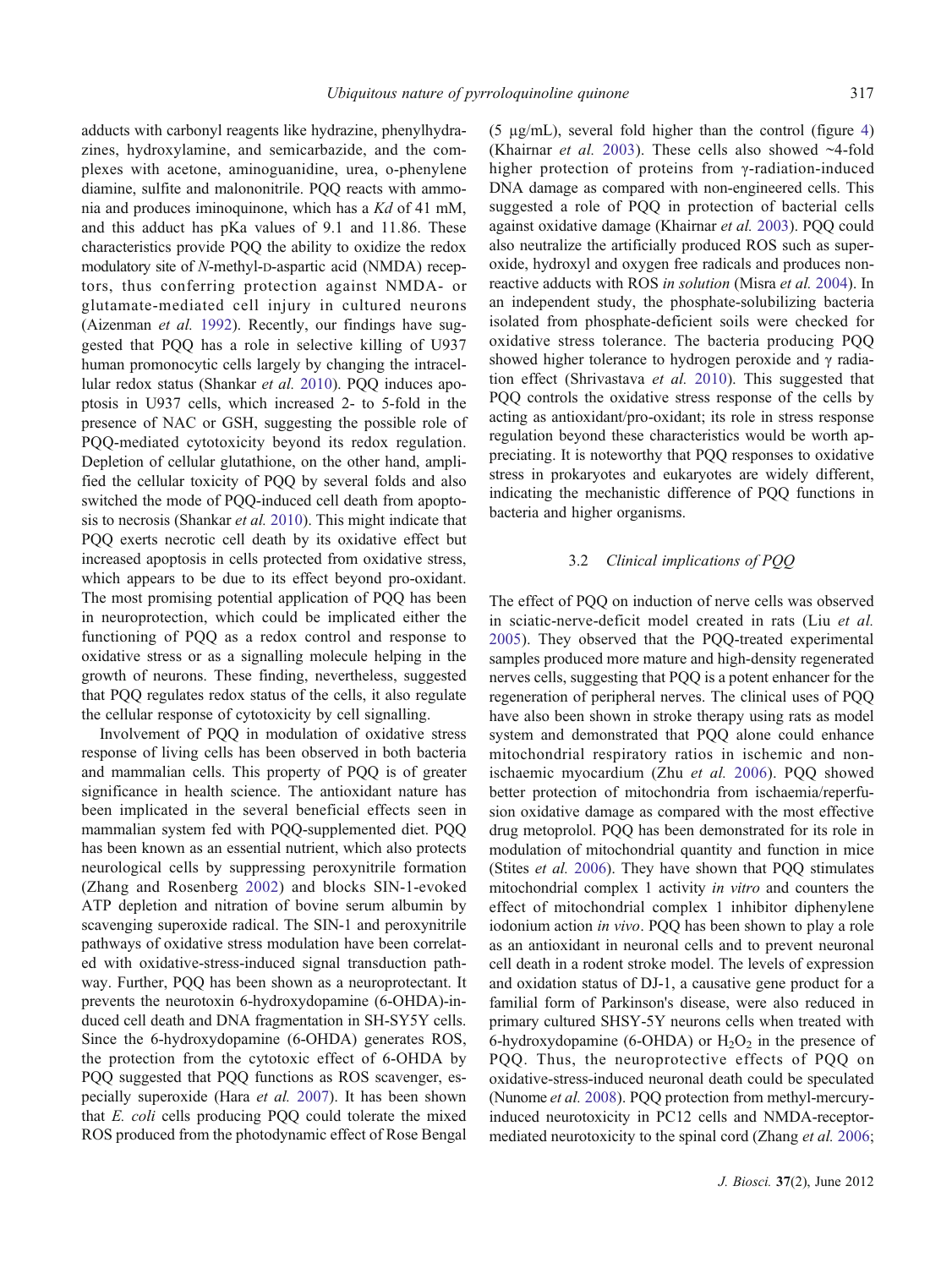<span id="page-5-0"></span>

Figure 4. Role of PQQ as an antioxidant and in oxidative stress response in bacteria. The reactivity of PQQ with artificially produced hydroxyl (A) and superoxide (B) free radicals were compared with known antioxidants like ascorbate and 'Trolox'. Escherichia coli making PQQ were checked for mixed reactive oxygen species produced at different concentrations of Rose Bengal (C) under constant light illumination.

Zhang et al. [2009\)](#page-12-0) and on neurotoxicity of aggregated betaamyloid (Abeta), a critical cause in the pathogenesis of Alzheimer's disease (AD) (Hara et al. [2007](#page-10-0)), has been demonstrated. A few notable effects of Abeta, such as the decrease in Bax/Bcl-2 ratio, and suppression of caspase-3 cleavage, were markedly reversed by PQQ. The effect of PQQ on the amyloid formation and inhibition of cytotoxicity of truncated alpha-synuclein provided the possible mechanism of PQQ action in protection of neuronal cells from Abeta toxicity. It has been shown that the aggregation and cytotoxicity of C-truncated alpha-synuclein 119 and alphasynuclein 133, which have been found in both the normal and the pathogenic brains, were inhibited by PQQ. PQQ dramatically inhibits the fibril formation of C-terminal truncated alpha-synuclein 110, 119 and 133 as well as the mixtures of full-length alpha-synuclein with these truncated variants and thereby decreases the cytotoxicity of truncated alpha-synuclein (Kim et al. [2010a](#page-11-0), [b](#page-11-0)). They showed that PQQ at 10 mg/kg infused at the initiation, or 3 h after the initiation of reversible middle cerebral artery occlusion (rMCAo), was effective in reducing cerebral infarct volumes measured 72 h later. These results indicated that PQQ could protect neuronal cells against beta-amyloid-induced neurotoxicity. Although the mechanism of PQQ action in inhibition of fibril formation of C-terminal truncated alphasynuclein is not clear, these findings suggested the pharmacological usefulness of PQQ and opened a possibility of it becoming a potent anti-neurodegenerative compound in the treatment of neurodegenerative diseases.

# 4. PQQ roles in stress response and signal transduction

Recently it has been shown that PQQ could activate the Ras signalling pathways in NIH3T3 mouse fibroblasts (Kumazawa et al. [2007](#page-11-0)) and could induce the differential phosphorylation of signalling proteins. On the one hand, PQQ treatment causes quick activation of ERK and PKCepsilon and increases the phosphorylation of Rb and c-Jun. On the other, its presence down-regulates the expression levels of growth inhibitory molecules like IkappaB and p27. PQQ also counteracts the effect of soluble NSF attachment proteins (SNAP) and effect of growth inhibitors, and activates Ras pathway kinases, which lead to a dynamic shift in G0/G1 population to S and G2/M population. This suggested the role of PQQ in cell proliferation through Rasmediated signalling pathways. Subsequently, the effect of PQQ on Schwann cell growth and AKT signalling pathways were evaluated (He et al. [2010\)](#page-10-0). It was found that PQQ could affect the morphology of Schwann cells and activates AKT, indicating that the PI3K/Akt signalling pathway might be involved in Schwann cells proliferation and may be regulated by PQQ. PQQ effects on activation of both signalling protein kinases and oncogenic phosphoproteins, and the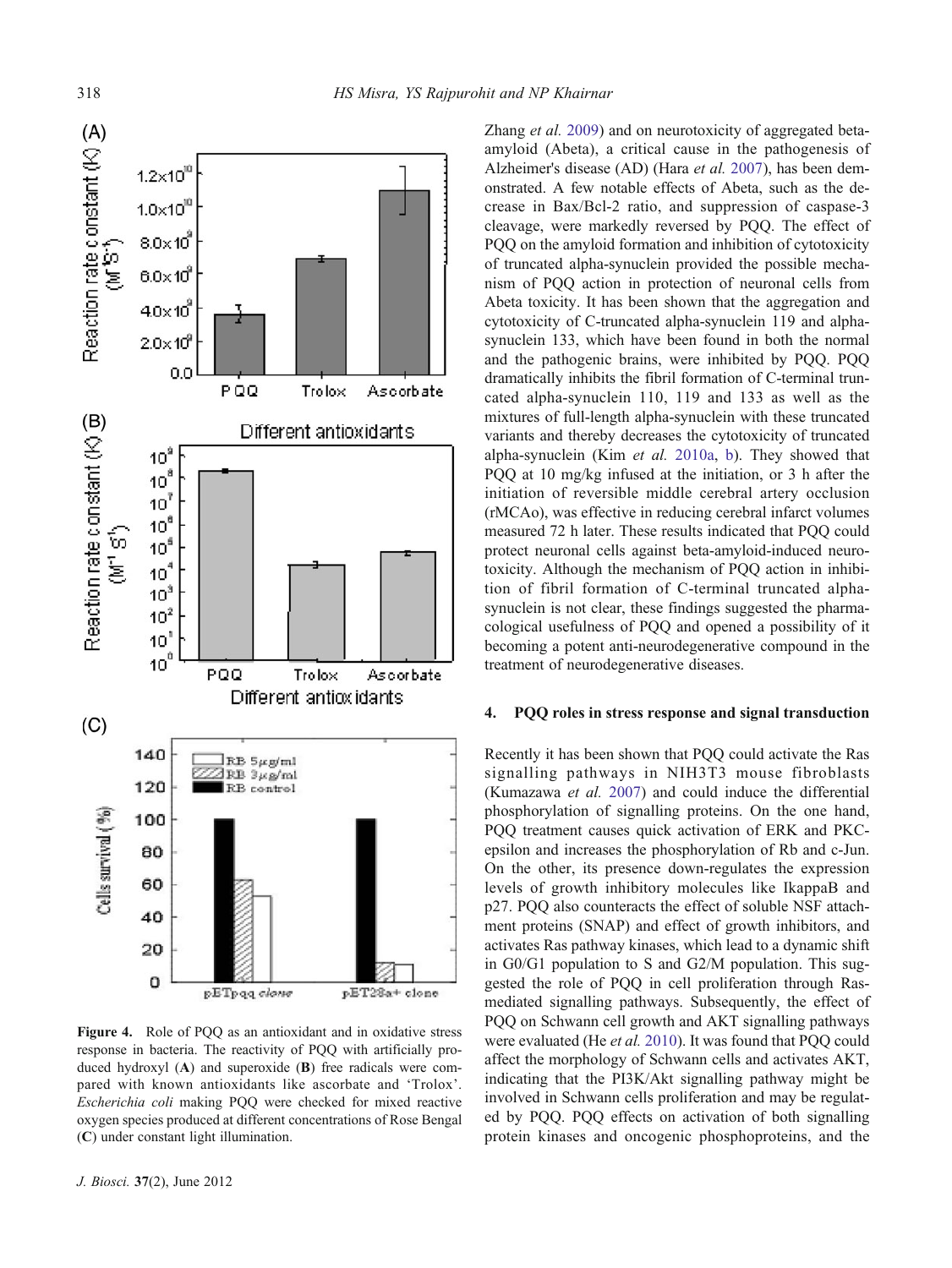regulation of gene expression in the mammalian system, have been documented (Rucker et al. [2009\)](#page-11-0). Cellular differentiation in the mammalian system and increased apoptosis in U937 tumour cells (Shankar et al. [2010](#page-11-0)) are the other examples controlled by different signalling processes where PQQ effects have been observed. PQQ's involvement as a bio-control agent (Bashan and de-Bashan [2002](#page-9-0); Han et al. [2008](#page-10-0)), a plant growth stimulation factor (Choi et al. [2008\)](#page-10-0) and in the nodulation efficiency of Sinorhizobium meliloti by modulating the plant-bacterium interactions (Bernardelli et al. [2008](#page-9-0)), are other examples in heterologous system, which is associated with host pathogen response mechanisms. Therefore, the involvement of PQQ in signal transduction mechanisms in various biological processes is being increasingly appreciated.

Database search of proteins containing PQQ binding motifs showed that a large number of protein kinases from different organisms have multiple PQQ-binding motifs (figure 5). Among these, a nutritional stress responsive protein kinase PknD of *Mycobacterium* also has multiple PQQ-binding motifs (<http://smart.embl-heidelberg.de/smart>). In bacteria, the role of PQQ as an inducer of a periplasmic protein kinase that has a role in cell membrane biogenesis (Wu et al. [2005](#page-12-0); Charlson et al. [2006\)](#page-10-0), invasiveness of pathogenic E. coli (Rolhion et al. [2005](#page-11-0)) and DSB repair (Khairnar et al.

 $2007$ ) have been reported in E. coli. Further, it has been demonstrated that *D. radiodurans*, an extremely radiationresistant bacterium, lacking PQQ, loses its resistance to various DNA damaging agents (Rajpurohit et al. [2008](#page-11-0)). Here we noticed that cells lacking this cofactor had a different phosphoprotein profile than wild-type cells. Subsequently, it was found that bacterial proteins having multiple interacting sites for PQQ and eukaryotic type Ser/Thr kinase domain were stimulated by PQQ and had an important role in radiation resistance and DSB repair (Rajpurohit and Misra [2010\)](#page-11-0) (figure [6](#page-7-0)). These findings are increasingly supportive of the role of PQQ in signal transduction mechanisms both in eukaryotes and prokaryotes.

### 5. Development of bioelectronics around PQQ

PQQ works as a redox cofactor for GDH for the direct oxidation of glucose to gluconic acid. During this process, PQQ develops a measurable redox potential, which has been exploited in the development of biosensors for measuring the glucose levels in solution. A PQQ-mediated glucoseoxidation-based bio-fuel cell with electrochemically switchable and tunable power output has been developed with certain modifications (Katz and Willner [2003;](#page-10-0) Katz



Figure 5. Distribution of PQQ binding proteins in different organisms. The consensus PQQ binding motifs deduced from quinoprotein dehydrogenases (A) were BLAST-searched in different proteins sequences submitted to public databases. The numbers of proteins showing POO binding motifs in different organisms are shown as underlined numbers. Three important bacterial species (E. coli, Deinococci and Mycobacteria) also showed many proteins with PQQ binding motifs (B) ( <http://smart.embl-heidelberg.de/smart>).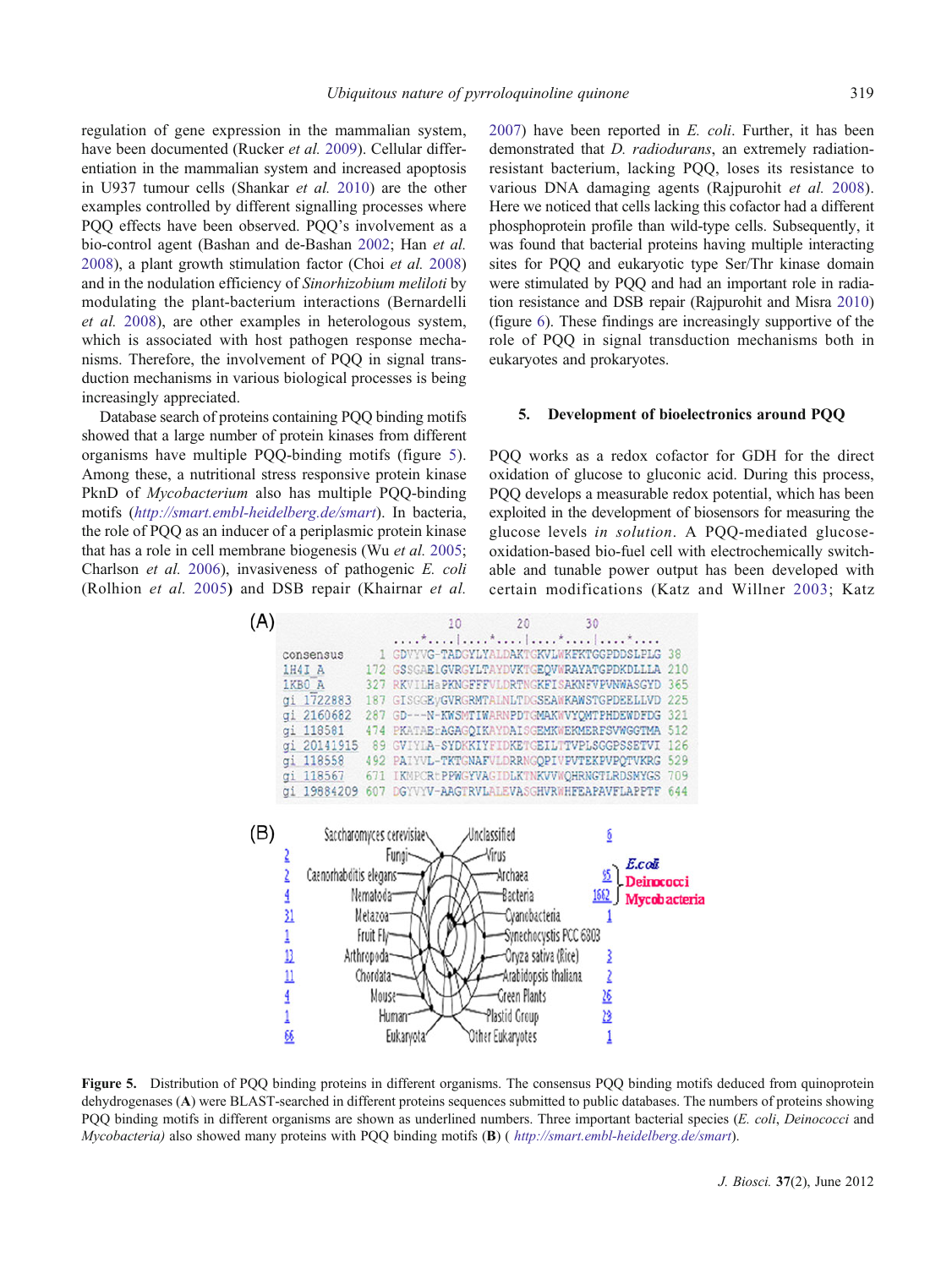<span id="page-7-0"></span>

Figure 6. Different open reading frames in *Deinococcus radio*durans R1  $(A)$  and *Escherichia coli* K-12  $(B)$  containing multiple PQQ binding motifs also in two well-characterized protein kinases like DR2518 (Rajpurohit and Misra [2010\)](#page-11-0) and YfgL (Khairnar et al. [2007](#page-10-0)) ( <http://smart.embl-heidelberg.de/smart>).

et al. [2005](#page-10-0); Yuhashi et al. [2005\)](#page-12-0). Incorporating nanotubes into this technology has allowed an increase in the current density of ethanol/air bio-fuel cell by up to 14.5-fold and an increased power density by up to 18.0-fold. The use of PQQ in direct oxidation of other compounds including lactate (Treu and Minteer [2008\)](#page-12-0) has widened its application in development of biosensors and bio-fuel cells. Thiolmodified multiwalled carbon nanotubes (MWCNT) were developed with the coating of a layer of PQQ-GDH and PQQ-LDH and used for detection of glucose and lactate levels. This technology has been combined with a bilirubin oxidase (BOD)-coupled MWCNT-modified electrode, and a membrane-free bio-fuel cell with an open cell potential of 600 mV and a power density in the range of 23  $\mu$ W/cm has been made (Tanne *et al.* [2010\)](#page-12-0) (figure 7). POO-dependent soluble GDH-based carbon paste electrodes have been developed for glucose monitoring in oxygen-deficient media and for testing yeast fermentation capacity in an oxygenindependent manner (Kurtinaitienė et al. [2010\)](#page-11-0). The enhancement of PQQ-dependent GDH activity by artificial electron acceptors has been demonstrated (Kulys et al. [2010\)](#page-11-0). Glucose oxidase was immobilized to the PQQ cross-linked modified amphiphilic phospholipid polymer (PMBN), which produces electrochemical oxidation of glucose on the polymer electrode. This suggested the possibility of PMBN use in enzyme electrode for bioelectronics (Yu et al. [2010\)](#page-12-0). Carbon nanomaterial supports have been employed in conjunction with heme-containing PQQ-



Figure 7. PQQ use in the development of biosensor. The redox characteristic of PQQ has been exploited for the development of glucose-based biosensor. Schematic representation of the development of membrane-free bio-fuel cell based on multiwalled carbon nanotubes (MWCNT)-modified gold anode coupled with PQQ-GDH (A) and performance testing of BOD and GDH bio-cell potential and power generation (B). (Courtesy to Professor F Lisdat and colleagues; Tanne et al. [2010\)](#page-12-0).

dependent alcohol dehydrogenase (PQQ-ADH) and aldehyde dehydrogenase (PQQ-AldDH) enzymes. This functions as oxidation catalysts for producing stable, high-surface-area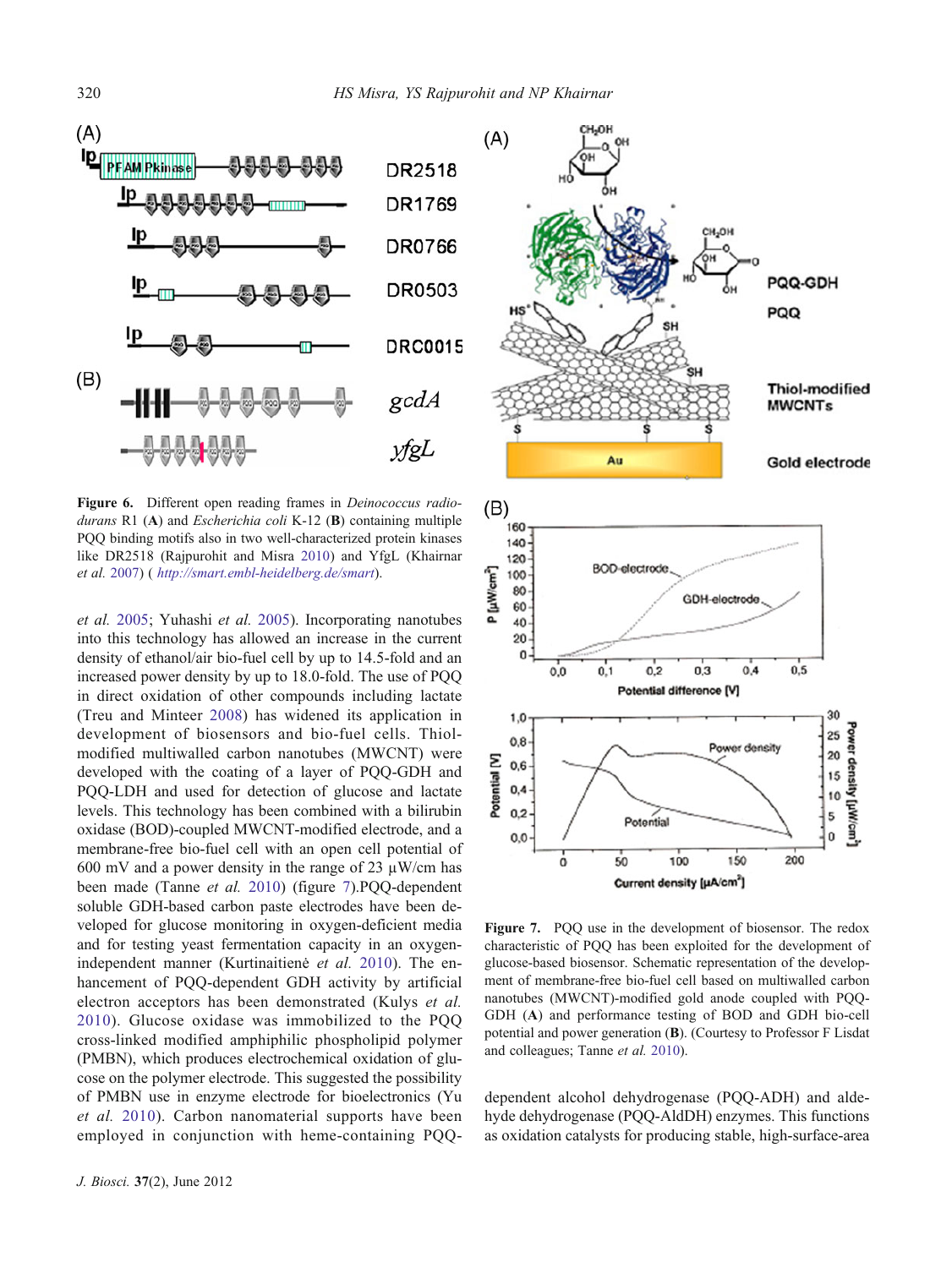<span id="page-8-0"></span>catalyst supports for the bioelectrocatalysis of ethanol in bio-fuel cells (Willner et al. [2007](#page-12-0); Treu et al. [2010](#page-12-0)). PQQapoglucose dehydrogenase (apo-GDH), loaded into poly (methyl methacrylate) (PMMA) nanospheres, when incubated in 40% acetonitrile, releases PQQ-GDH from the nanospheres and helps in glucose oxidation. The electron released during redox reaction is captured by another redox dye reagent, e.g. 2,6-dichloroindolphenol (DCPIP), and decreases its absorption. This allows the loading of an excess apoenzyme, which increases the detection capability with the increase in release of encapsulated PQQ from the surface-bound nanospheres (Shen and Meyerhoff [2009](#page-11-0)). The findings reviewed the use of PQQ in development of biosensor and bio-fuel cells, strongly support the possible use of this compound in the development of advanced bioelectronics system with an advanced nanomaterial technologies. The possibility of exploiting the redox nature of PQQ for development of technology in biological hydrogen production might be proposed.

#### 6. PQQ roles in gene expression and protein functions

PQQ has been classified as an important nutrient (Killgore et al. [1989](#page-10-0)) and its effects on growth and stress tolerance of organisms have been studied by either supplementing diet with PQQ or producing this chemical inside the cells, at least in bacteria. The presence of PQQ even at pg/mL level in the culture medium stimulated bacterial growth by reducing the lag time, suggesting an important role of PQQ in the

initiation of cell division (Ameyama et al. [1988\)](#page-9-0). Balb/c mice fed chemically defined amino-acid-based diets supplemented with 6 μg PQQ per kg diet showed an improvement in its reproductive performance, growth, modulation of indices of neonatal extracellular matrix production and maturation in mice (Steinberg et al. [1994;](#page-11-0) Steinberg et al. [2003](#page-12-0)). Molecular mechanisms underlying roles of PQQ in growth and stress tolerance are partly known. The effect of PQQ has been demonstrated on both proteins synthesis at transcription level and post-translation regulation of protein functions by phosphorylation. PQQ-mediated inhibition of melanin synthesis in cultured melanoma cells was the first evidence that showed the direct role of PQQ in gene expression (Sato and Toriyama [2009](#page-11-0)). Here they showed that the tyrosinase and TRP-2 genes expression was differentially regulated in the presence of PQQ. Intraperitoneal administration of PQQ represses the synthesis of inducible nitric oxide synthase (iNOS) mRNA at the transcription level, in the injury site, and thereby effectively promotes the functional recovery of SCI rats (Hirakawa et al. [2009](#page-10-0)). Recently, PQQ effect on global gene expression has been studied both in the mammalian system and in bacteria. It is shown that the presence of exogenously supplemented PQQ in feed influences the expression pattern of several genes in rats (Tchaparian et al. [2010\)](#page-12-0). It was shown that PQQ deficiency affects the expression pattern of 438 genes ( $P<0.01$ ), which gets reversed when PQQ was supplemented in the diet. The genes most affected were responsible for cellular stress, mitochondriogenesis, cell signalling and MAP kinase pathways, and transport of metabolites. PQQ stimulates mitochondrial biogenesis through the



Figure 8. PQQ functions as a glance. Biochemical pathway of PQQ synthesis involves pqqABCDEF genes in bacteria. PQQ has roles in various processes, for example, as an inducer of protein kinases from both eukaryotes (redox signalling) and prokaryotes (DNA damage), bio-analytical devices (biosensor/ bio-fuel) solublization of insoluble phosphates (bio-fertilizer), crop productivity (bio-control and plant growth promoter) and protection from oxidative stress (antioxidant) have been profusely demonstrated.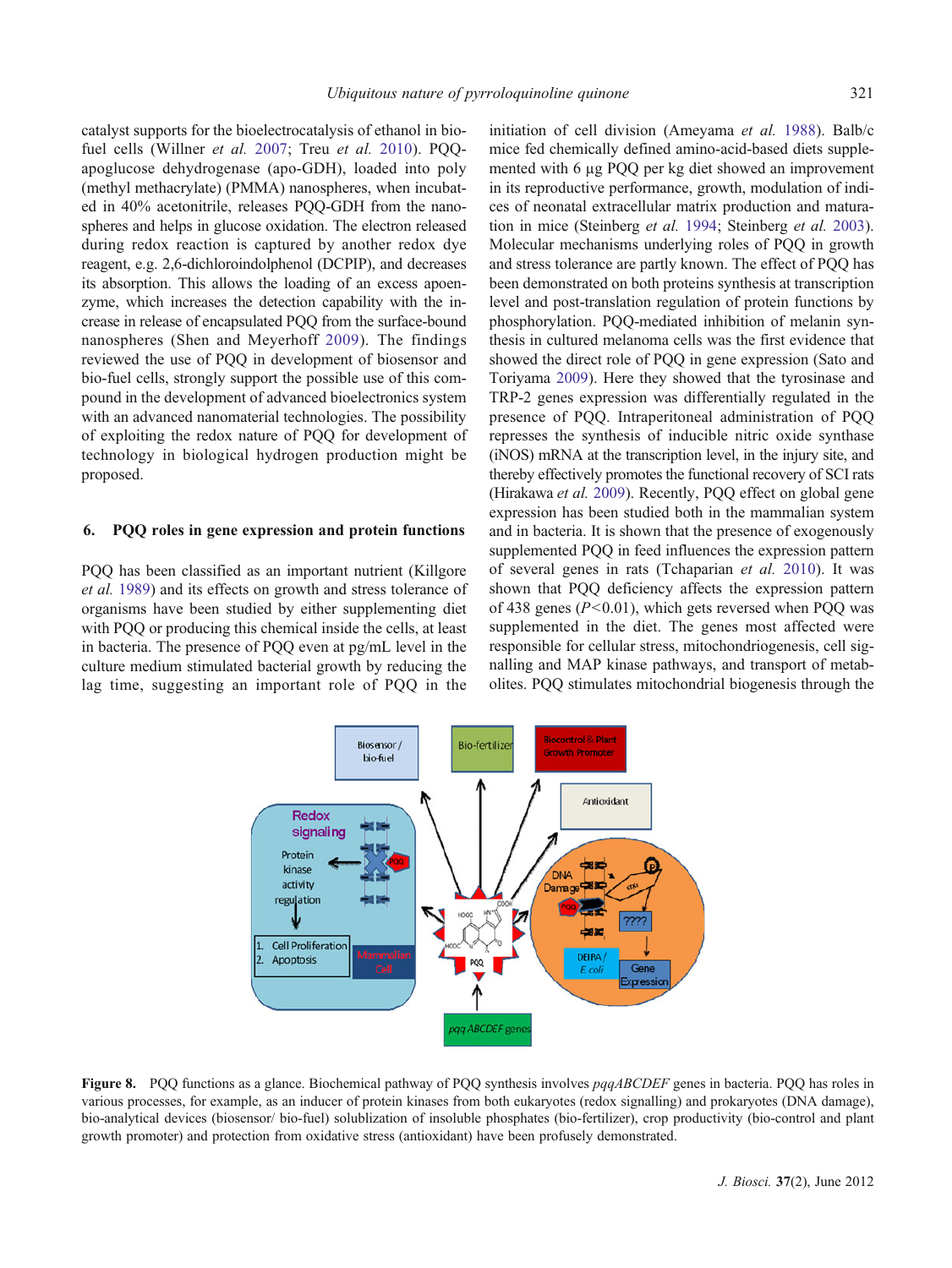<span id="page-9-0"></span>activation of cAMP response element-binding protein (CREB) and peroxisome proliferator-activated receptor-gamma coactivator-1 alpha (PGC-1alpha) (Chowanadisai et al. [2010](#page-10-0)). Activation of the PGC-1 alpha pathway has been suggested through the PQQ-mediated nuclear respiratory factor activation (NRF-1 and NRF-2) and mRNA synthesis of Tfam, TFB1M, and TFB2M proteins. PQQ stimulates nerve growth factor (NGF) synthesis and secretion in Schwann cells. PQQ inhibition of amyloid fibril formation by inhibiting the synthesis of amyloid proteins, amyloid beta and mouse prion proteins has been reported (Kim et al. [2010a](#page-11-0), [b](#page-11-0)). In bacteria, the effect of PQQ on activity of enzymes has been known for a long time. PQQ is required as a redox cofactor for the activity of several membrane as well as soluble dehydrogeases in both prokaryotes and eukaryotes. Recently, it has been shown that PQQ could stimulate the activity of purified recombinant periplasmic protein kinase in E. coli (Khairnar et al [2007\)](#page-10-0) and recombinant Ser/Thr protein kinase from D. radiodurans (Rajpurohit and Misra [2010](#page-11-0)). Deinococcus cells lacking PQQ and PQQstimulated eukaryotic type Ser/Thr protein kinase (STPK) separately showed an increased synthesis of 75 transcripts, while 200 genes were down-regulated by 1.5- to 15-fold ( $P \leq$ 0.05). Some of the important proteins showing changes in expression levels in these mutants were putative stress response proteins, proteins involved in energy metabolism, synthesis of biomolecules and DNA metabolism. Transcriptome data of PQQ-deficient mutants of D. radiodurans R1 have been submitted to Gene Expression Omnibus database (accession numbers GSE17722, GSM442538 and GSM442540). These findings clearly suggest the role of PQQ at the activity modulation of various enzymes and at the transcription level by still unknown mechanisms.

#### 7. Conclusion

PQQ has been shown to be a ubiquitous molecule that affects numerous physiological and biochemical processes and has proved to be beneficial for growth and stress tolerance in both bacteria and higher organisms. Molecular mechanisms underlying the versatile nature of PQQ might not be merely accounted to its antioxidant property and/or to its role in solubilizing insoluble phosphates for easy availability for the growth of plants. Therefore, PQQ could be suggested as having roles in a process that might be as ubiquitous as its presence across the living system. One such mechanism suggested could be a signal transduction where PQQ could act as an inducer of protein kinases, which directly or indirectly regulate the functions of numerous proteins and also gene expression in response to both biotic and abiotic stresses. Since several protein kinases, neuronal growth factors, eIF2alpha/beta, etc., from bacteria, plants, animals and mammalian systems, contain PQQ-binding motifs and could be stimulated by PQQ, it seems quite convincing that PQQ has a role in different types of signalling mechanisms that regulate various physiological and molecular processes (figure [8](#page-8-0)). The redox recycling property of PQQ makes it a good candidate for redox controlled signalling in living cells and also for the development of bioelectronics for industrial applications. Although, its pro-oxidant as well as antioxidant properties has been exploited in health sciences, reducing its prooxidant characteristics without compromising the antioxidant and signalling properties would be a challenging task but the most desired development the future may like to witness. When that is achieved, this compound might act as an efficient anti-neurodegenerative, anticancer, and pharmacological agent. This review has brought forth the cognizance of the recent research emphasizing the usefulness of PQQ in agricultural, medical and industrial applications.

#### Acknowledgements

I am grateful Dr SK Apte for his support and appreciation for carrying out research on this novel molecule. Dr (Mrs) Shruti Desai, Mrs Swathi Kota and Ms Kruti Mehta for critical reading of the manuscript and Prof YC Kim, Prof F Lisdat and Prof I Hwang for granting permission to reproduce the respective figures from their published papers.

#### **References**

- Ahmed N and Shahab S 2010 Involvement of bacterial pyrroloquinoline in plant growth promotion: A novel discovery. World App. Sci. J. 8 57–61
- Aizenman E, Hartnett KA, Zhong C, Gallop PM and Rosenberg PA 1992 Interaction of the putative essential nutrient pyrroloquinoline quinone with the N-methyl-D-aspartate receptor redox modulatory site. J. Neurosci. 12 2362–2369
- Ameyama M, Matsushita K, Shinagawa E, Hayashi M and Adachi O 1988 Pyrroloquinoline quinone excretion by methylotrophs and growth stimulation for microorganism. Biofactors 1 51–53
- Babu-Khan S, Yeo TC, Martin WL, Duron MR, Rogers RD and Goldstein AH 1995 Cloning of a mineral phosphate-solubilizing gene from Pseudomonas cepacia. Appl. Environ. Microbiol. 61 972–978
- Bashan Y and de-Bashan LE 2002 Protection of tomato seedlings against infection by Pseudomonas syringae pv. tomato by using the plant growth-promoting bacterium Azospirillum brasilense. Appl. Environ. Microbiol. 68 2637–2643
- Bernardelli CE, Luna, MF, Galar ML and Boiardi JL 2008 Symbiotic phenotype of a membrane-bound glucose dehydrogenase mutant of Sinorhizobium meliloti. Plant Soil 313 217–225
- Bhattacharjee RB, Singh A and Mukhopadhyay SN 2008 Use of nitrogen fixing bacteria as biofertilizer for non-legumes perspectives and challenges. Appl. Microbiol. Biotechnol. 80 199–209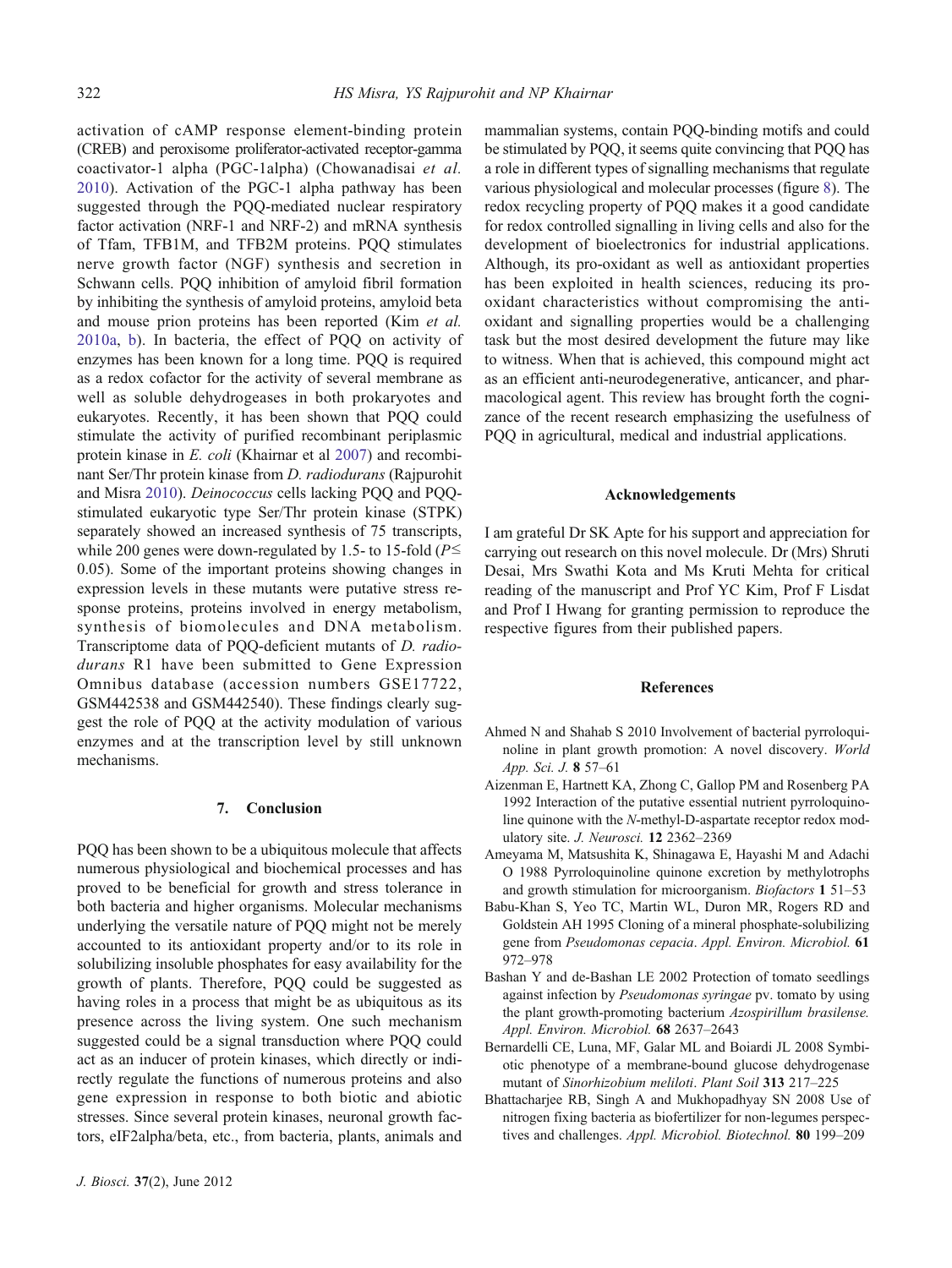- <span id="page-10-0"></span>Bolton JL, Trush MA, Penning TM, Dryhurst G and Monks TJ 2000 Role of quinones in toxicology. Chem. Res. Toxicol. 13 135–160
- Boots AW, Kubben N, Haenen GR and Bast A 2003 Oxidized quercetin reacts with thiols rather than with ascorbate implication for quercetin supplementation. Biochem. Biophys. Res. Commun. 308 560–565
- Boots AW, Li H, Schins RP, Duffin R, Heemskerk JWM, Bast A and Haenen GRMM 2007 The quercetin paradox. Toxicol. Appl. Pharmacol. 222 89–96
- Calvo J, Calvente V, de Orellano ME, Benuzzi D and Sanz de Tosetti MI 2007 Biological control of postharvest spoilage caused by Penicillium expansum and Botrytis cinerea in apple by using the bacterium Rahnella aquatilis. Int. J. Food Microbiol. 113 251–257
- Charlson ES, Werner JN and Misra R 2006 Differential effects of yfgL mutation on Escherichia coli outer membrane proteins. J. Bacteriol. 188 7186–7194
- Cheng Q 2008 Perspectives in biological nitrogen fixation research. J. Integr. Plant Biol. 50 786–798
- Choi O, Kim J, Kim JG, Jeong Y, Moon JS, Park CS and Hwang I 2008 Pyrroloquinoline quinone is a plant growth promotion factor produced by Pseudomonas fluorescens B16. Plant Physiol. 146 657–668
- Chowanadisai W, Bauerly KA, Tchaparian E, Wong A, Cortopassi GA and Rucker RB 2010 Pyrroloquinoline quinone stimulates mitochondrial biogenesis through cAMP response elementbinding protein phosphorylation and increased PGC-1alpha expression. J. Biol. Chem. 285 142–152
- de Werra P, Péchy-Taur M, Keel C and Maurhofer M 2009 Role of gluconic acid production in the regulation of biocontrol traits of Pseudomonas fluorescens CHA0. Appl. Environ. Microbiol. 75 4162–4174
- Duine H 1991 Quinoproteins enzymes containing the quinonoid cofactor pyrroloquinoline quinone, topaquinone or tryptophantryptophan quinine. Eur. J. Biochern. 2000 271–284
- Duine JA 1999 The PQQ story. J. Biosci. Bioeng. 88 231–236
- Fetzner S and Steiner RA 2010 Cofactor-independent oxidases and oxygenases. Appl. Microbiol. Biotechnol. 86 791–804
- Goldstein AH 1986 Bacterial mineral phosphate solubilization Historical perspective and future prospects. Am. J. Alternat. Agric. 1 57–65
- Goldstein A, Lester T and Brown J 2003 Research on the metabolic engineering of the direct oxidation pathway for extraction of phosphate from ore has generated preliminary evidence for PQQ biosynthesis in Escherichia coli as well as a possible role for the highly conserved region of quinoprotein dehydrogenases. Biochem. Biophys. Acta. 1647 266–271
- Goosen N, Horsman HP, Huinen RG and van de Putte P 1989 Acinetobacter calcoaceticus genes involved in biosynthesis of the coenzyme pyrrolo-quinoline-quinone nucleotide sequence and expression in Escherichia coli K-12. J. Bacteriol. 171 447–455
- Goosen N, Huinen RG and van de Putte P 1992 A 24-amino-acid polypeptide is essential for the biosynthesis of the coenzyme pyrrolo-quinoline-quinone. J. Bacteriol. 174 1426–1427
- Guo YB, Li J, Li L, Chen F, Wu W, Wang J and Wang H 2009 Mutations that disrupt either the  $pqq$  or the gdh gene of Rahnella

aquatilis abolish the production of an antibacterial substance and result in reduced biological control of grapevine crown gall. Appl. Environ. Microbiol. 75 6792–803

- Halliwell B and Gutteridge MC 1999 Free radicals in biology and medicine (Oxford: Oxford University Press) pp 105–350
- Han SH, Kim CH, Lee JH, Park JY, Cho SM, Park SK, Kim KY, Krishnan HB and Kim YC 2008 Inactivation of pqq genes of Enterobacter intermedium 60–2G reduces antifungal activity and induction of systemic resistance. FEMS Microbiol. Lett. 282 140–146
- Hara H, Hiramatsu H and Adachi T 2007 Pyrroloquinoline quinone is a potent neuroprotective nutrient against 6-hydroxydopamineinduced neurotoxicity. Neurochem. Res. 32 489–495
- He K, Nukada H, Urakami T and Murphy MP 2003 Antioxidant and prooxidant properties of pyrroloquinoline quinone (PQQ) implications for its function in biological systems. Biochem. Pharmacol. 65 67–74
- He B, Liu SQ and Li HH 2010 The roles of PI3K/Akt pathway in proliferation of Schwann cells promoted by pyrroloquinoline quinine. Zhonghua Zheng Xing Wai Ke Za Zhi 26 53–56
- Hirakawa A, Shimizu K, Fukumitsu H and Furukawa S 2009 Pyrroloquinoline quinone attenuates iNOS gene expression in the injured spinal cord. Biochem. Biophys. Res. Commun. 378 308–312
- Hölscher T and Görisch H 2006 Knockout and overexpression of pyrroloquinoline quinone biosynthetic genes in Gluconobacter oxydans 621H. J. Bacteriol. 188 7668–7676
- Hölscher T, Schleyer U, Merfort M, Bringer-Meyer S, Görisch H and Sahm H 2009 Glucose oxidation and PQQ-dependent dehydrogenase in gluoconobacteri oxydans. J. Mol. Microbiol. Biotechnol. 16 6–13
- James DW Jr, and Gutterson NI 1986 Multiple antibiotics produced by Pseudomonas fluorescens HV37a and their differential regulation by glucose. Appl. Environ. Microbiol. 52 1183–1189
- Junkefer C, Rhouck D, Britt BM, Sosnick TR and Hanners JL 1995 Biogenesis of pyrroloquinoline quinone from <sup>3</sup> C-labeled tyrosine. Meth. Enzymol. 258 227–235
- Katz E and Willner I 2003 A biofuel cell with electrochemically switchable and tunable power output. J. Am. Chem. Soc. 125 6803–6813
- Katz E, Lioubashevski O and Willner I 2005 Magnetic field effects on bioelectrocatalytic reactions of surface-confined enzyme systems enhanced performance of biofuel cells. J. Am. Chem. Soc. 127 3979–3988
- Khairnar NP, Misra HS and Apte SK 2003 Pyrroloquinolinequinone synthesized in Escherichia coli by pyrroloquinolinequinone synthase of Deinococcus radiodurans plays a role beyond mineral phosphate solubilization. Biochem. Biophys. Res. Commun. 312 303–308
- Khairnar NP, Kamble VA, Mangoli SH, Apte SK and Misra HS 2007 Involvement of a periplasmic protein kinase in DNA strand break repair and homologous recombination in Escherichia coli. Mol. Microbiol. 65 294–304
- Killgore J, Smidt C, Duich L, Romero-Chapman N, Tinker D, Reiser K, Melko M, Hyde D and Rucker RB 1989 Nutritional importance of pyrroloquinoline quinone. Science 245 850–852
- Kim KY, Jordan D and Krishnan HB 1998 Expression of genes from Rahnella aquatilis that are necessary for mineral phosphate solubilization in Escherichia coli. FEMS Microbiol. Lett. 159 121–127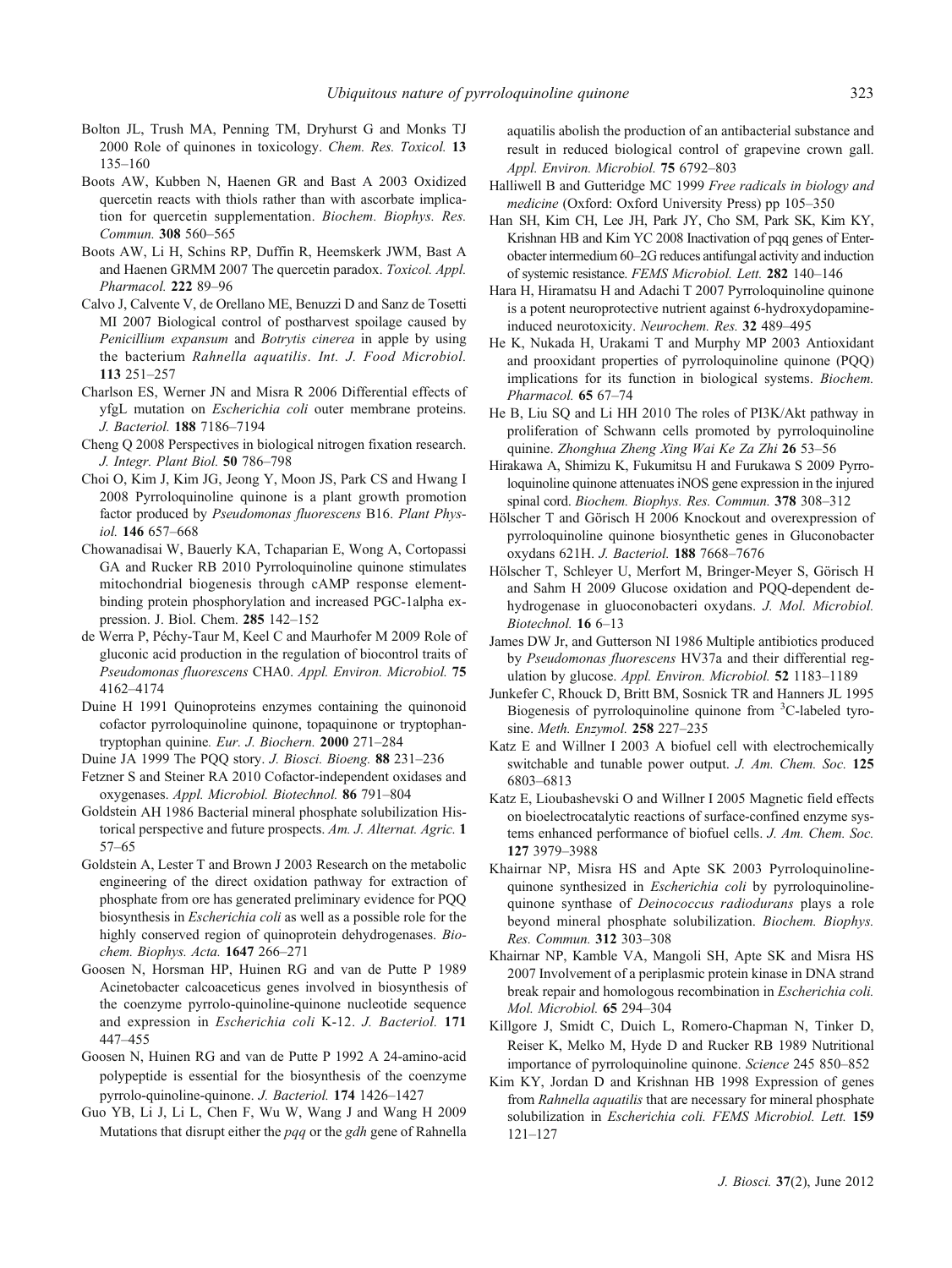- <span id="page-11-0"></span>Kim CH, Han SH, Kim KY, Cho BH, Kim YH, Koo BS and Kim YC 2003 Cloning and expression of pyrroloquinoline quinone (PQQ) genes from a phosphate-solubilizing bacterium Enterobacter intermedium. Curr. Microbiol. 47 457–461
- Kim J, Harada R, Kobayashi M, Kobayashi N and Sode K 2010 The inhibitory effect of pyrroloquinoline quinone on the amyloid formation and cytotoxicity of truncated alpha-synuclein. Mol. Neurodegener. 5 20
- Kim J, Kobayashi M, Fukuda M, Ogasawara D, Kobayashi N, Han S, Nakamura C, Inada M, Miyaura C, Ikebukuro K and Sode K 2010 Pyrroloquinoline quinone inhibits the fibrillation of amyloid proteins. Prion 4 26–31
- Kulys J, Tetianec L and Bratkovskaja I 2010 Pyrroloquinoline quinone-dependent carbohydrate dehydrogenase Activity enhancement and the role of artificial electron acceptors. Biotechnol. J. 5 822–828
- Kumazawa T, Sato K, Seno H, Ishii A and Suzuki O 1995 Levels of pyrroloquinoline quinone in various foods. Biochem. J. 307 331–333
- Kumazawa T, Hiwasa T, Takiguchi M, Suzuki O and Sato K 2007 Activation of ras signaling pathways by pyrroloquinoline quinone in NIH3T3 mouse fibroblasts. Int. J. Mol. Med. 19 765– 770
- Kurtinaitienė B, Razumienė J, Gurevičienė V, Melvydas V, Marcinkevičienė L, Bachmatova I, Meškys R and Laurinavičius V 2010 Application of oxygen-independent biosensor for testing yeast fermentation capacity. Biosens. Bioelectron. 26 766–771
- Liu ST, Lee LY, Tai CY, Hung CH, Chang YS, Wolfram JH, Rogers R and Goldstein AH 1992 Cloning of an Erwinia herbicola gene necessary for gluconic acid production and enhanced mineral phosphate solubilization in Escherichia coli HB101 nucleotide sequence and probable involvement in biosynthesis of the coenzyme pyrroloquinoline quinine. J. Bacteriol. 174 5814–5819
- Liu S, Li H, Qu, Yang J, Peng H, Wu K, Liu Y and Yang J 2005 Enhanced rat sciatic nerve regeneration through silicon tubes filled with pyrroloquinoline quinine. Microsurgery 25 329–337
- Matsushita K, Toyama H, Yamada M and Adachi O 2002 Quinoproteins structure, function, and biotechnological applications. Appl. Microbiol. Biotechnol. 58 13–22
- McIntire WS 1994 Quinoproteins. FASEB J. 8 513–521
- Meulenberg JJ, Sellink E, Riegman NH and Postma PW 1992 Nucleotide sequence and structure of the Klebsiella pneumoniae operon. Mol. Gen. Genet. 232 284–294
- Misra HS, Khairnar NP, Atanu B, Priyadarshini KI, Mohan H and Apte SK 2004 Pyrroloquinoline-quinone a reactive oxygen species scavenger in bacteria. FEBS Lett. 578 26–30
- Mitchell AE, Jones AD, Mercer RS and Rucker RB 1999 Characterization of pyrroloquinoline quinone amino acid derivatives by electrospray ionization mass spectrometry and detection in human milk. Anal. Biochem. 269 317–325
- Monks TJ and Jones DC 2002 The metabolism and toxicity of quinones, quinonimines, quinone methides, and quinonethioethers. Curr. Drug Metab. 3 425–438
- Noji N, Nakamura T, Kitahata N, Taguchi K, Kudo T, Yoshida S, Tsujimoto M, Sugiyama T and Asami T 2007 Simple and sensitive method for pyrroloquinoline quinone (PQQ) analysis

in various foods using liquid chromatography/electrospray-ionization tandem mass spectrometry. J. Agric. Food Chem. 55 7258–7263

- Nunome K, Miyazaki S, Nakano M, Iguchi-Ariga S and Ariga H 2008 Pyrroloquinoline quinone prevents oxidative stress-induced neuronal death probably through changes in oxidative status of DJ-1. Biol. Pharm. Bull. 31 1321–1326
- Rajpurohit YS, Gopalakrishnan R, and Misra HS 2008 Involvement of a protein kinase activity inducer in DNA double strand break repair and radioresistance of Deinococcus radiodurans. J. Bacteriol. 190 3948–3954
- Rajpurohit YS and Misra HS 2010 Characterization of a DNA damage inducible membrane protein kinase from Deinococcus radiodurans and its role in bacterial radioresistance and DNA strand break repair. Mol. Microbiol. 77 1470–1482
- Rodriguez H and Fraga R 1999 Phosphate solubilizing bacteria and their role in plant growth promotion. Biotechnol. Adv. 17 319– 339
- Rolhion N, Barnich N, Claret L and Darfeuille-Michaud A 2005 Strong decrease in invasive ability and outer membrane vesicle release in Crohn's disease-associated adherent-invasive Escherichia coli strain LF82 with the yfgL gene deleted. J. Bacteriol. 187 2286–2296
- Rucker R, Chowanadisai W and Nakano M 2009 Potential Physiological Importance of pyrroloquinoline quinone. Altern. Med. Rev. 14 269–277
- Rudolf M and Kroneck PM 2005 The nitrogen cycle its biology. Met. Ions Biol. Syst. 43 75–103
- Salisbury SA, Forrest HS, Cruse WB and Kennard O 1979 A novel coenzyme from bacterial primary alcohol dehydrogenases. Nature 280 843–844
- Sashidhar B and Podile AR 2010 Mineral phosphate solubilization by rhizosphere bacteria and scope for manipulation of the direct oxidation pathway involving glucose dehydrogenase. J. Appl. Microbiol. 109 1–12
- Sato K and Toriyama M 2009 Effect of pyrroloquinoline quinone (PQQ) on melanogenic protein expression in murine B16 melanoma. J. Dermatol. Sci. 53 140–145
- Schnider U, Keel C, Voisard C, Defago G and Haas D 1995 Tn5 directed cloning of p genes from Pseudomonas fluorescens CHA0 mutational inactivation of the genes results in overproduction of the antibiotic pyoluteorin. Appl. Environ. Microbiol. 61 3856–3864
- Shankar B, Pandey R, Amin P, Misra HS and Sainis KB 2010 Role of glutathione in augmenting the anticancer activity of pyrroloquinoline quinone (PQQ). Redox Rep. 15 146–154
- Shen D and Meyerhoff ME 2009 Pyrroloquinoline quinone-doped polymeric nanospheres as sensitive tracer for binding assays. Anal. Chem. 81 1564–1569
- Shrivastava M, Rajpurohit YS, Misra HS and D'Souza SF 2010 Survival of phosphate-solubilizing bacteria against DNA damaging agents. Can. J. Microbiol. 56 822–830
- Smidt CR, Unkefer CJ, Houck DR and Rucker RB 1991 Intestinal absorption and tissue distribution of [14C] pyrroloquinoline quinone in mice. Proc. Soc. Exp. Biol. Med. 197 27–31
- Steinberg FM, Gershwin ME and Rucker RB 1994 Dietary pyrroloquinoline quinone growth and immune response in BALB/c mice. J. Nutr. 124 744–753